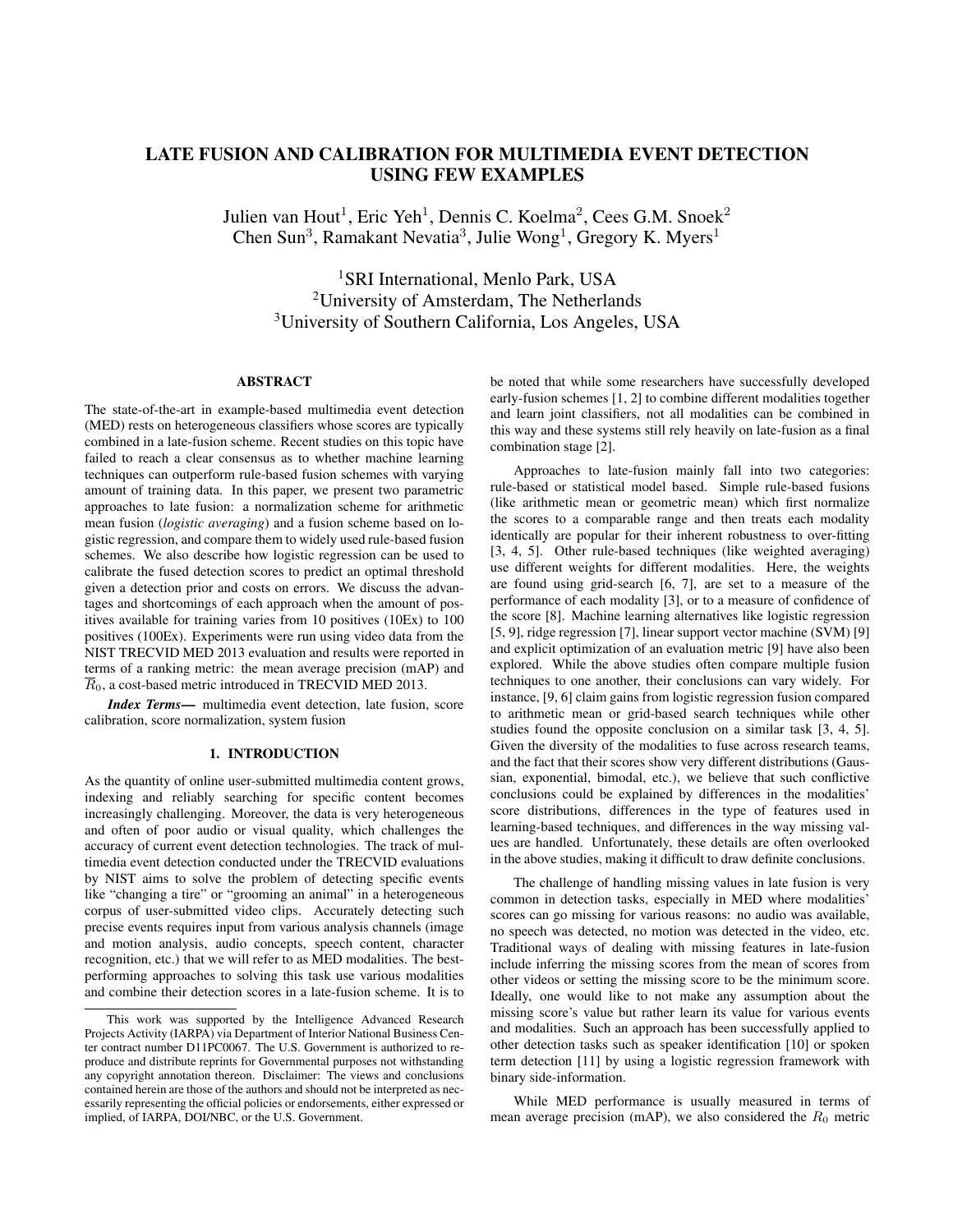introduced in TRECVID MED 2013.  $R_0$  can be interpreted as a risk based on costs of misses and false alarms that the system should minimize by picking the right threshold. The main challenge when optimizing such a metric is to properly calibrate the scores such that a good threshold can be chosen. Also, a fusion strategy that gave the best mAP might not be optimal in terms of  $R_0$ , since the two metrics target different use cases. Prior work in speaker detection [12] has found logistic regression to be a very efficient approach to both calibration and fusion over a wide range of operating points.

In this paper, we will introduce a late-fusion framework based on logistic regression, that handles missing features as binary sideinformation. We also introduce a novel discriminative normalization scheme for arithmetic mean called *logistic averaging* that is robust to limited number of training examples. Finally, we present a strategy to calibrate the final scores and pick optimal thresholds for  $R_0$  and report MED results for both the mAP and *R*<sup>0</sup> metrics.

#### 2. DESCRIPTION OF MODALITIES

In this section, we describe the scope of our individual modalities and how they were trained. A more in depth description of each modality can be found in [13]

Low-level visual features We extracted low-level visual features for two frames per second from each video. We followed the bag-of-codes approach, which considers spatial sampling of points of interest, visual description of those points, and encoding of the descriptors into visual codes. We used a mixture of SIFT, TSIFT, and C-SIFT descriptors [14]. We computed the descriptors around points obtained from dense sampling and reduced them to 80 dimensions with principal component analysis. We encoded the color descriptors using Fisher vectors with a Gaussian Mixture Model codebook of 256 elements [15].

Semantic visual features We detected semantic concepts for each frame using low-level visual features and following the approach in [16]. We trained 1,346 concept detectors based on linear SVMs. Each frame is then represented by the concatenated detector scores from all these concepts.

Visual event classifiers We included three visual event classifiers based on low-level and semantic features. To arrive at a video-level representation for the low-level visual event classifier, we relied on simple frame averaging. For the two video event classifiers based on semantic features, we aggregated the concept vectors per frame into a video-level representation. One approach used averaging and normalization, while the other method used semantic encoding. On top of both concept representations, we used an SVM with  $\chi^2$  kernel.

Low-level motion features The two low-level motion features were based on Dense Trajectories (DTs) [17] and MoSIFT [18]. We computed DT raw features with a step size of 10 pixels and MoSIFT raw features with default parameters. The raw features were encoded using first- and second-order Fisher Vector descriptors with a two-level spatial pyramid [19]. Descriptors were aggregated across each video. We generated four event classifiers: two with DT features using first- and second-order Fisher Vector descriptors, and two with MoSIFT features using first- and second-order Fisher Vector descriptors. A Gaussian-kernel SVM was used for classification, and the outputs from the same low-level feature were averaged.

Motion event classifiers Two event classifiers were generated based on action concept detectors. There were 96 action concepts annotated on the MED11 Event Kit provided by Sarnoff/UCF,

and 101 action concepts from UCF 101 [20]. The action concept detectors were applied to small segments of videos and encoded by Hidden Markov Model Fisher Vector descriptors [21]. SVM with Gaussian kernel was used to train two event classifiers, one for each set of action concepts.

Low-level audio content For our audio features, we extracted mel-frequency cepstral coefficients (MFCCs) over a 10-ms window. MFCCs describe the spectral shape of audio. The first and second derivatives of the MFCCs were also computed. The MFCC features were difference-coded with Fisher vectors using a 1024 element Gaussian Mixture Model and classified using a linear SVM.

Spoken content We ran an English ASR model trained on conversational telephone data and adapted to meeting data. We performed supervised acoustic model adaptation using in-domain annotated TRECVID data and unsupervised adaptation using the first-pass recognition output. We also performed supervised and unsupervised language model adaptation. The lattice-based approach described in [22] was used to build the MED classifier, and the final score was the distance to the hyperplane of a L1-regularized linear SVM model, mapped to [0*,* 1] by using a logistic function.

Written content SRI's English video OCR software detected and recognized text appearing in the TRECVID MED 2013 video imagery. This software recognizes both overlay text, such as captions that appear on broadcast news programs, and in-scene text on signs or vehicles [23]. For each event, we generated event profiles from the event descriptions by using term frequency-inverse document frequency (TF-IDF) weightings to rank the relevance of nonstop-words. The event detection score for each video was the cosine similarity between the word vector for the video and the word vector for the event profile.

# 3. LATE FUSION

In this section, we present approaches to late fusion that were used in our experiments. The scores  $x_i$  from each of the  $N$  modalities are detection probabilities and therefore lie in [0*,* 1]. The goal of latefusion is estimating the probability of the label *y* of a given video given the score vector  $x = [x_0, x_1, ..., x_{N-1}].$ 

#### 3.1. Baseline fusions

We describe a few simple, widely used baseline fusion methods.

Arithmetic mean This method combines scores from various modalities by taking the arithmetic mean of the scores for each trial. We considered two ways of dealing with missing scores. In the *AMzero* technique, a missing score is supposed to have a zero value. In the *AM-mean* technique, a missing score is supposed to have the mean value of the non-missing scores from other modalities. The latter technique is equivalent to computing the average over the nonmissing scores only.

Geometric mean This method, referred to as *GM*, computes the fused score for a given trial as the geometric mean of all non-missing and non-zero scores for that trial.

Weighted averaging In this technique, the final score is computed as a weighted sum of the scores for each modality. The weights are chosen by optimizing the mAP metric through an exhaustive grid-search with weights taking values in *{*0*.*001*,* 0*.*01*,* 0*.*03*,* 0*.*1*,* 0*.*3*,* 0*.*6*,* 1*}*. The weights are trained on the cross-validation scores on the training data, and applied to the test data. We study two different setups with varying number of trained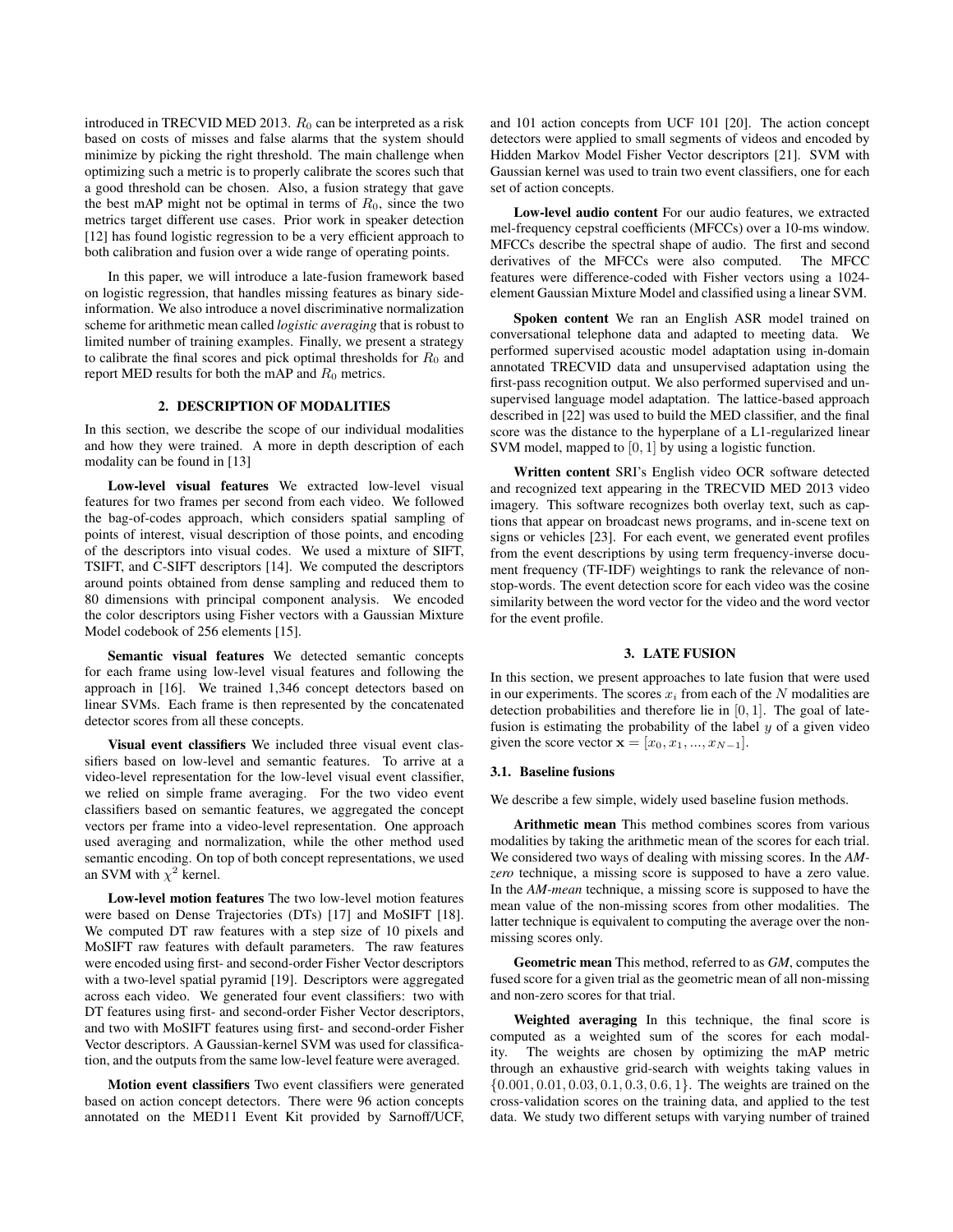parameters: in *WM-dep* the weights are event-dependent and in *WMindep* the weights are optimized for all 20 events at once.

#### 3.2. Logistic regression fusion

Logistic regression is a common approach for converting a *M*dimensional vector of scores into a single value, the likelihood ratio, which can be used to make binary decisions. The LR model assumes that the posterior of a certain clip being a positive has the form  $P(y = +1|\mathbf{x}) = \sigma(\alpha \mathbf{x}^T + \beta)$  where  $\sigma(x) = 1/(1 + e^{-x})$ is the logistic function. The parameters  $\alpha = [\alpha_0, ..., \alpha_{M-1}]$  and  $\beta$  are learned by maximizing the *L*<sub>2</sub>-regularized likelihood of the model on labeled training data by using the "Trusted Region Newton Method" [24] as implemented in the scikit-learn library [25]. The regularization parameter was tuned using cross-validation.

We propose to apply logistic regression to MED late fusion, a technique we refer to as *LR*, as follows. For each trial, we create a feature vector by concatenating the logit of scores of all of the N modalities, where the logit function is defined by  $logit(x)$  $log(x/(1 - x))$ . The logit expands the dynamic range of the exponentially distributed probabilistic scores. The resulting scores are close to normally distributed for both positives and negatives and behave better for logistic regression. Missing scores are set to zero, and a feature is added for each modality as a binary indicator variable *Imiss* accounting for the possibility of missing scores for some trials. Initially introduced in [11] for late fusion of keyword spotting systems, this approach is equivalent to learning a bias for the missing score value of each modality. Once parameters are trained, the final posterior is given by:

$$
P(y = +1|\mathbf{x}) = \sigma\left(\sum_{i=0}^{N-1} (\alpha_{2i}x_i + \alpha_{2i+1}I_{miss}(x_i)) + \beta\right)
$$

Additionally, we propose to automatically perform feature selection and discard some modalities during training by looking at the trained weights  $\alpha_{2i}$ . If the weight corresponding to a certain modality is found to be negative, the logistic regression is retrained with that modality removed. This approach is based on the intuition that a negative weight indicates an anti-correlation between the score of some modality and the label of a video clip, which is the sign of a poorly performing modality. By discarding that modality, we reduce the noise in the data as well as the dimension of the feature vector and obtain better generalization properties. This approach will be referred to as *LR+fs*. We also considered the *LR-min* and *LR-min+fs* systems where a missing score is set to the minimum score of that modality on the training data. These two systems will provide a comparison point against the proposed missing-values handling scheme.

### 3.3. Logistic averaging

The logistic averaging technique, or *LA*, is a novel technique that non-linearly normalizes the scores of various modalities before performing arithmetic mean fusion.

As in the case of logistic regression, we apply the logit function to the posterior scores of our modalities to map them from [0*,* 1] to  $[-\inf, +\inf]$ . We apply Z-normalization by computing the means and variances of the cross-validated logit-scores for each event on the training data. The same normalization is applied to the videos in the test set. Then we map those scores back to [0*,* 1] using the sigmoid function  $\sigma_{\alpha,\beta}$  defined as  $\sigma_{\alpha,\beta} = 1/(1 + e^{-(\alpha x + \beta)})$ . The parameters  $\alpha$  and  $\beta$  are chosen to optimize the mAP on the crossvalidated training scores using a grid search. If  $X_i$  denotes the Znormalized logit-score from each modality, then the fused score is given by:

$$
P(y = +1|\mathbf{x}) = \frac{1}{N} \sum_{i=0}^{N-1} \sigma_{\alpha,\beta}(X_i)
$$

As mentioned in previous work on late fusion of biometric systems [26], Z-normalization performs best when the input distributions are Gaussian distributed. By applying the logit to our initial scores, which are exponentially distributed, we obtain near-Gaussian distributed scores. The role of  $\alpha$  and  $\beta$  is to enable some nonlinearity in the arithmetic mean fusion by tuning a sigmoid that modifies the modalities' score distributions. Because the logit-scores are normalized around 0 with variance 1, a small  $\alpha$  would lead to a nearly linear mapping, while a large  $\alpha$  introduces a sharp cutoff at  $-\beta$ , below which the scores are set to 0, and above which the scores are set to 1.

Though this approach does not train different weights for each modality and can therefore seem sub-optimal compared to weighted averaging or logistic regression, it is less prone to over-fitting as it does not rely on labeled positives to estimate the mean and variances. It does require some positives to tune  $\alpha$  and  $\beta$  but as these parameters are fixed for all events, their estimation is quite robust.

#### 4. CALIBRATION AND THRESHOLD SELECTION

Besides maximizing average precision, a second challenge of the MED 2013 TRECVID evaluation [27] is to select, for each event, the detection threshold  $t$  that maximizes the  $R_0$  metric defined as:  $R_0(t) = Rec(t) - \frac{K}{V}Rank(t)$  where  $K = 12.5$ , *V* is the total number of clips in the test set, *Rec*(*t*) is the recall at threshold *t* and  $Rank(t)$  is the number of clips whose score is larger than  $t$ . It can be shown that  $R_0(t)$  can be rewritten as:

$$
R_0(t) = C_1 \left( C_2 - \left[ \left( K \pi_+^{test} \right)^{-1} - 1 \right] N_{miss}(t) - N_{fa}(t) \right)
$$

where  $C_1$  and  $C_2$  are constants,  $N_{miss}(t)$  and  $N_{fa}(t)$  are the respective number of misses and false alarms at threshold *t*, and  $\pi^{test}_+$ is the ratio of positives in the test set. The threshold that maximizes this quantity also minimizes the risk given by:

$$
Risk(t) = C_{miss} \cdot N_{miss}(t) + C_{fa} \cdot N_{fa}(t)
$$

where  $C_{fa} = 1$  and  $C_{miss} = (K\pi_+^{test})^{-1} - 1$ . Bayesian decision theory indicates that in order to minimize this risk the system should decide that the clip with scores  $x$  is a positive if and only if

$$
p(y = +1 | \mathbf{x}) \cdot C_{miss} > P(y = -1 | \mathbf{x}) \cdot C_{fa}
$$

which defines a threshold on the log-likelihood ratio (LLR):

$$
LLR = log\left(\frac{p(\mathbf{x} \mid y = +1)}{p(\mathbf{x} \mid y = -1)}\right) > log\left(\frac{C_{fa}}{C_{miss}}\right) - logit(\pi_+^{test})
$$

This formulation comes in handy when using logistic regression to fuse or calibrate scores. Indeed, it can be shown that with a posterior of the form  $P(y = +1|\mathbf{x}) = \sigma(\alpha \mathbf{x}^T + \beta)$ , the following holds for the LLR:

$$
LLR + logit(\pi_+^{train}) = \alpha \mathbf{x}^T + \beta
$$

where  $\pi^{train}_{+}$  is the ratio of positives in the training set. Assuming that the scores  $S = \alpha x^T + \beta$  at the output of the logistic regression are well calibrated, the threshold  $t_0$  that maximizes  $R_0$  is therefore:

$$
t_0 = \log\left(\frac{C_{fa}}{C_{miss}}\right) - \logit(\pi_+^{test}) + \logit(\pi_+^{train})
$$
  
= 
$$
\logit(K\pi_+^{test}) - \logit(\pi_+^{test}) + \logit(\pi_+^{train})
$$

It is worth noting that while  $\pi^{train}_+$  is known from the training data labels,  $\pi^{test}_{+}$  might not be known and the difference between the assumed and the actual  $\pi^{test}_+$  may result in a sub-optimal threshold.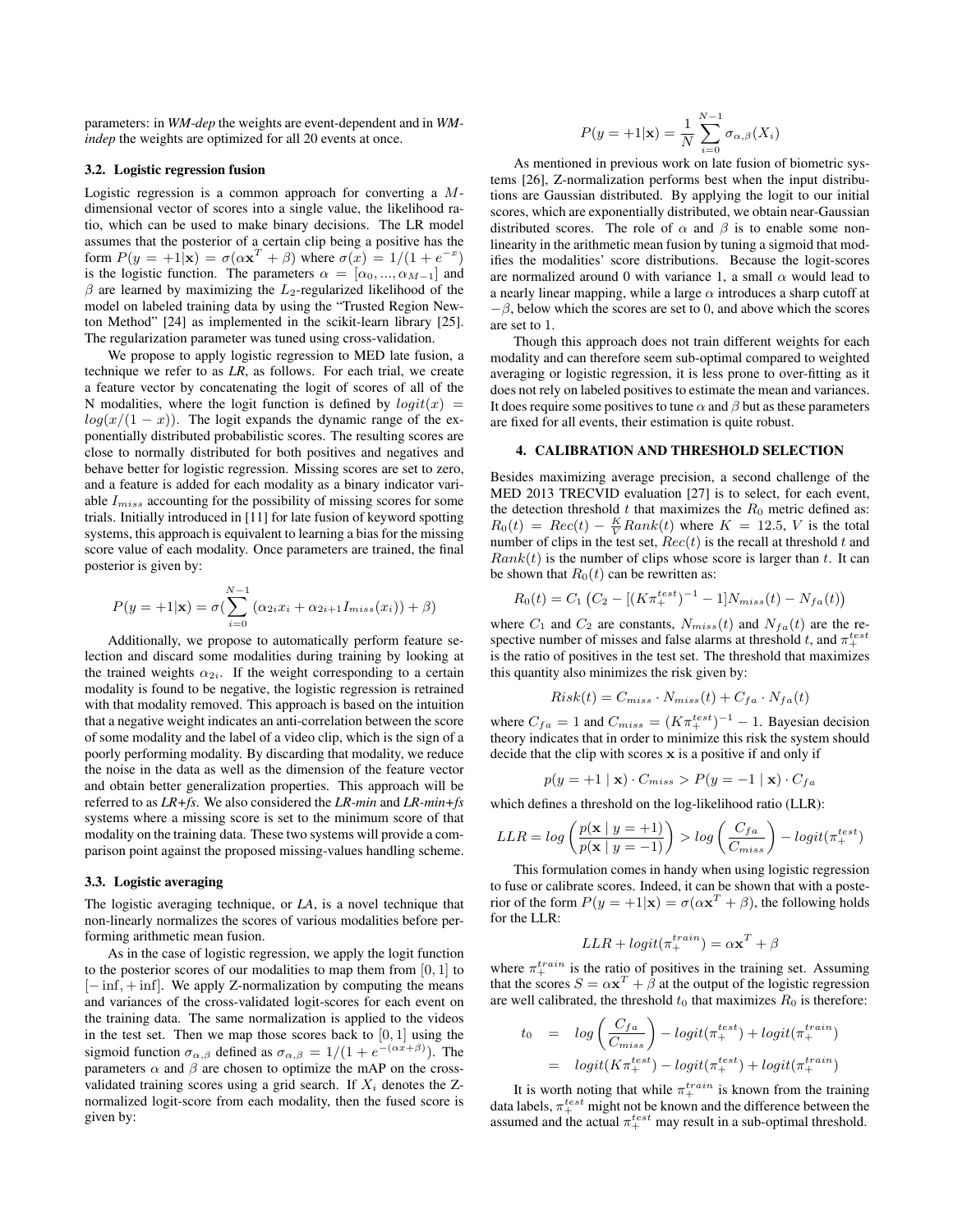#### 5. EXPERIMENTAL RESULTS

In this section, we first describe the data used for our experiments and then present results on system fusion using two separate metrics.

## 5.1. Data

We evaluated the performance of late fusion according to the NIST TRECVID 2013 MED evaluation plan [27]. We used the 20 prespecified events as our detection targets. We ran experiments in two conditions with varying numbers of positives: *100Ex* with 100 positive clips per event and *10Ex* with 10 positive clips. An extra set of 4992 video clips labeled as negatives is used to supplement the positives for each event. To maximize the use of this limited amount of training data, we generated scores on the training data for each modality using 10-fold cross-validation. These cross-validation scores were used to train all of the normalization and fusion parameters, as well as to choose thresholds. The MED performance is reported on MEDTEST, a set of 23,468 video clips labeled as negatives plus 1,489 video clips labeled as positives, for an average of 75 labeled positives per event.

# 5.2. Results and discussion

For logistic regression and weighted averaging, we reduced the number of trained parameters by merging together similar modalities using arithmetic mean in the posterior domain prior to learning the fusion. Specifically, we fused together all three visual modalities and all four motion-based modalities to create two aggregate modalities. For *10Ex* for logistic regression, we even averaged those two modalities into a single modality.

Columns 2 and 5 of Table 1 present the mean Average Precision (mAP) of individual sub-systems and of several fusion schemes on the test set. In both training conditions, the logistic regression and logistic averaging techniques significantly outperform the baseline fusion techniques. These gains can be explained by the greater flexibility of parametric approaches such as *LR*, *LA* and *WM*. Yet, the two proposed approaches do not suffer the over-fitting problems of *WM*, either because the number of trained parameters is small (*LA*) or because of regularization (*LR*). When 100 examples are available for training, the best technique is *LR+fs* with a mAP of 0.434. This results demonstrate the efficiency of using binary indicators to handle missing values since *LR-min+fs* obtained a mAP of 0.422 only. Also, while logistic regression proves more efficient than *LA* for *100Ex*, this trend disappears in the *10Ex* condition where both *LA* and *LRmin+fs* perform best. We believe that this result is directly related to the design of *LA* as a fusion technique not requiring many positives for training and tuned to optimize mAP. In contrast, logistic regression learns event-dependent weights that enable it to perform well over a wide range of operating points. The feature-selection component of logistic regression was found useful and provided a significant mAP increase in both conditions. Modalities were discarded for 7 events for *10Ex* and 16 events for *100Ex*.

We also compared the performance of the different fusion strategies in terms of the  $R_0$  metric. We considered two different strategies to pick the threshold: (1) using the threshold  $t_{tr}$  that optimizes  $R_0(t)$  on the training data, and (2) using the threshold  $t_0$  computed as in the theoretical analysis developed in Section 4. The latter technique assumes that the fused scores are calibrated likelihood ratios. Because this is only the case for the LR fusion, we first calibrate the output of the other fusion strategies for each event by using a pass of logistic regression with a 2-dimensional feature vector. The two dimensions are set to the logit of the fused score in the posterior

domain and a binary indicator that is set to 1 if the score is missing. The logistic regression parameters are estimated using the fused cross-validation scores on the training set. The  $\alpha$  and  $\beta$  parameters of the logistic averaging approach were adjusted to maximize  $R_0(t_0)$ on the training data.

Results in terms of  $\overline{R}_0$ , the mean of  $R_0$  over all 20 events, are shown in Table 1. With this metric, logistic regression consistently outperforms the other fusion approaches, for both conditions. Logistic averaging remains competitive but no longer outperforms *LRmin+fs* in the *10Ex* condition. An advantage of logistic regression fusion over other techniques for maximizing  $R_0$  is that it uses a feature vector with at least *N* dimensions, and therefore more finely approximates the LLR. The resulting scores are better calibrated than the scores obtained through a pass of logistic regression following late-fusion. Also, we should point out that the  $t_0$  threshold obtained through Bayesian decision theory consistently outperforms the more ad-hoc technique of picking *ttr* using the training data. This is because the Bayesian formulation enables computing the theoretically optimal threshold given the event detection priors on the test data.

Table 1: Performance of various score fusion techniques on the test set. Results are reported in both conditions in terms of mAP and *R*0. The best system for each metric is reported in bold.

| System          | 100Ex |                          |                       | 10Ex  |                          |                       |
|-----------------|-------|--------------------------|-----------------------|-------|--------------------------|-----------------------|
|                 | mAP   | $\overline{R}_0(t_{tr})$ | $\overline{R}_0(t_0)$ | mAP   | $\overline{R}_0(t_{tr})$ | $\overline{R}_0(t_0)$ |
| $AM$ -zero      | 0.405 | 0.514                    | 0.524                 | 0.222 | 0.263                    | 0.278                 |
| $AM$ -mean      | 0.402 | 0.506                    | 0.526                 | 0.214 | 0.244                    | 0.272                 |
| <b>GM</b>       | 0.356 | 0.483                    | 0.487                 | 0.206 | 0.148                    | 0.038                 |
| WM-dep          | 0.404 | 0.511                    | 0.532                 | 0.197 | 0.259                    | 0.297                 |
| WM-indep        | 0.414 | 0.503                    | 0.522                 | 0.213 | 0.288                    | 0.298                 |
| LA.             | 0.425 | 0.521                    | 0.531                 | 0.244 | 0.287                    | 0.304                 |
| $LR$ -min       | 0.421 | 0.519                    | 0.538                 | 0.235 | 0.260                    | 0.309                 |
| $LR$ -min+ $fs$ | 0.422 | 0.522                    | 0.541                 | 0.244 | 0.288                    | 0.314                 |
| LR              | 0.428 | 0.532                    | 0.537                 | 0.230 | 0.262                    | 0.312                 |
| $LR + fs$       | 0.434 | 0.533                    | 0.546                 | 0.238 | 0.295                    | 0.312                 |

### 6. CONCLUSION AND FUTURE WORK

In this paper, we demonstrate the efficiency of parametric approaches to late fusion in a multimedia event detection system, even in situations with limited training data. The proposed logistic regression approach to score fusion handles missing scores and automatically performs feature selection to discard poorly performing modalities. A second technique, proposed under the name of logistic averaging, can be seen as a pre-processing approach to the arithmetic mean method by performing Z-normalization in the logit domain before mapping scores back to posteriors in a way that maximizes a given metric. The logistic regression approach significantly outperformed baseline techniques in terms of both the mAP and the *R*<sup>0</sup> metric. Logistic averaging was very competitive for optimizing mAP with limited training data, but didn't perform as well on the  $R_0$  metric. These findings are comparable to results for other detection tasks such as speaker identification or keyword spotting where logistic regression has consistently been found to be a robust tool to combine systems and provide a calibrated output that can be used to make binary decisions over a wide range of operating points. Avenues for future work include applying the fusion techniques introduced in this paper to the problem of query-based event detection, where the event detection models are built from an event description rather than learnt using positive examples.